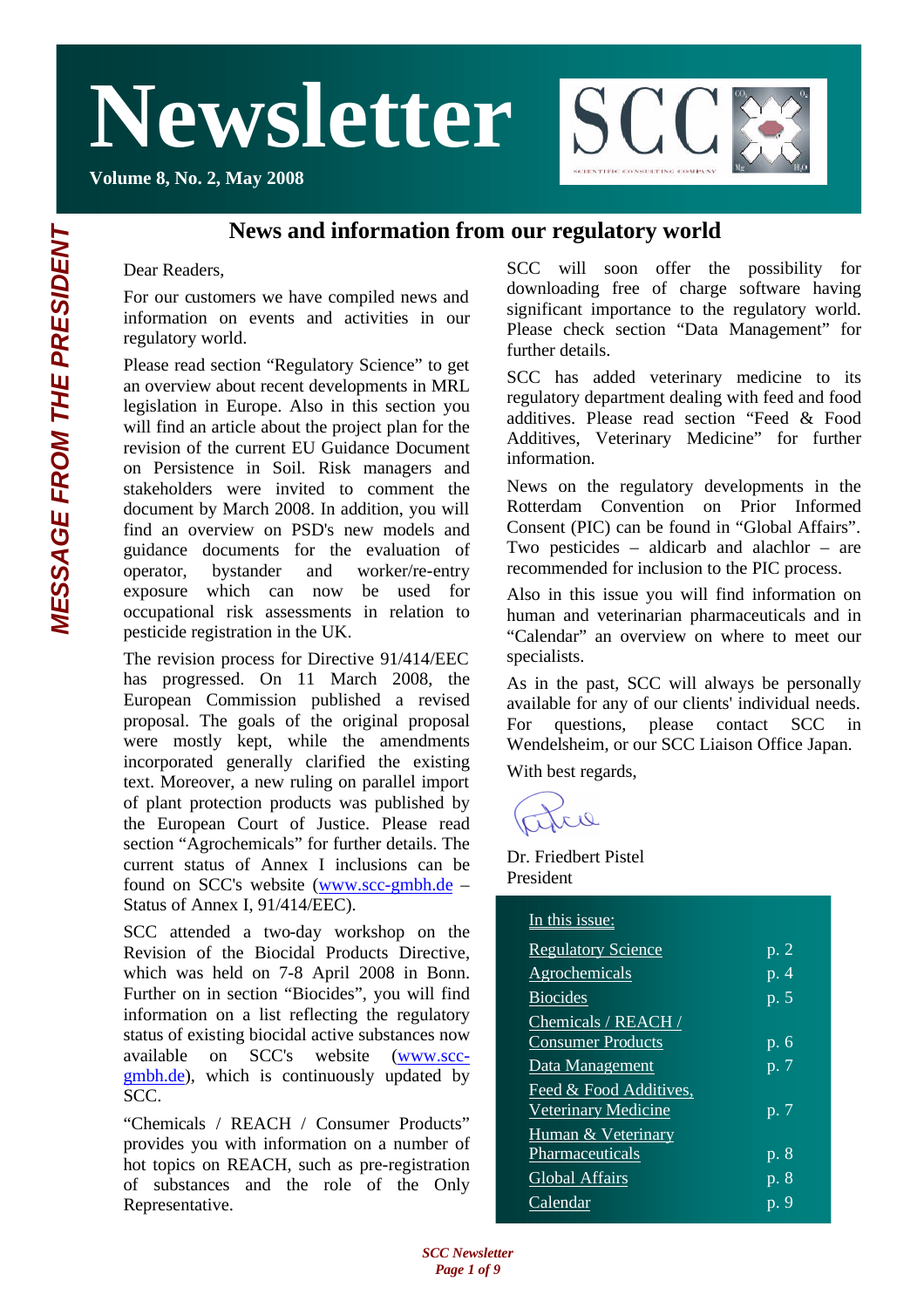**Volume 8, No. 2, May 2008**



#### **EFSA Project Plan for revision of the current Guidance Document on Persistence in Soil (9188/VI/97 rev. 8)**

In January 2008, EFSA introduced a project plan for developing guidance on exposure assessment for terrestrial effect assessment at the EU level in order to revise the current Guidance Document on Persistence in Soil (9188/VI/97 rev. 8:). A tiered approach for soil exposure assessments is foreseen, with a simple model based on conservative assumptions serving as Tier 1. For Tier 2, a range of scenarios will be developed representing realistic worst-case conditions for climatic zones (similar to the FOCUS groundwater scenarios) as well as ecological soil properties. Tier 3 is mentioned as an option to use more tailored scenarios (e.g. including crop rotation) but will not be developed in detail.

A Core Persistence in Soil working group has been formed by EFSA that consists of two subgroups (on environmental fate aspects and on ecotoxicological aspects). Besides defining ecozones for EU-27 (i.e. regions with shared ecological properties) and representative species of soil organism guilds, the ecotox experts will determine the ecotoxicologically relevant types of concentrations (ERCs, e.g. soil pore concentrations) that need to be included in the risk assessment. The environmental fate subgroup will develop guidance for the exposure assessment for the selected types of concentrations, and define the role of results of field studies in the tiered assessment. However, the project plan explicitly states that the notifier will have the burden of proof that DegT50 values from field studies are valid for use in risk assessments. As it may be difficult to provide such proof, the use of field data for risk assessment will presumably be limited in the future.

Risk managers and stakeholders were invited to comment on the project plan by March 2008. Once the workgroup has finalised a preliminary draft, one to two workshops will be organised for stakeholder experts before the finalization of the guidance document. At the end of the project, another web consultation is intended. The ecotox subgroup anticipates finishing its activities not later than June 2008. No deadline for the environmental fate subgroup is indicated.

Based on the EFSA project plan efforts for soil organisms, risk assessments may be expected to increase due to laborious calculation procedures and requirements for additional effect tests (e.g. soil pore water testing and inclusion of additional representative species).

#### **New Guidance for Occupational Risk Assessments**

The Pesticides Safety Directorate (PSD) has recently provided three new models and five guidance documents for evaluation of operator, bystander and worker/re-entry exposure which can now be used for occupational risk assessments in relation to pesticide registration in the UK.

Operator exposure models now include:

- An amended version of UK POEM, which takes account of new values for inhalation exposure and hand contamination during mixing and loading;
- An exposure model for amateur use, which covers a range of pack types, and
- An exposure model for granule applications (professional) based on the Pesticide Handlers Exposure Database (PHED).

In a new guidance document, PSD indicates the development of a new exposure model for bystanders and residents (BREAM) due to be completed in 2010. For assessing the exposure of bystanders and residents, PSD demands to consider three scenarios:

- 1. Exposure from spray drift
- 2. Exposure from inhalation of volatilised pesticides to residents
- 3. Exposure through contact with contaminated surfaces following re-entry of a child.

PSD referred to model calculations as reported in the draft assessment report for triadimenol.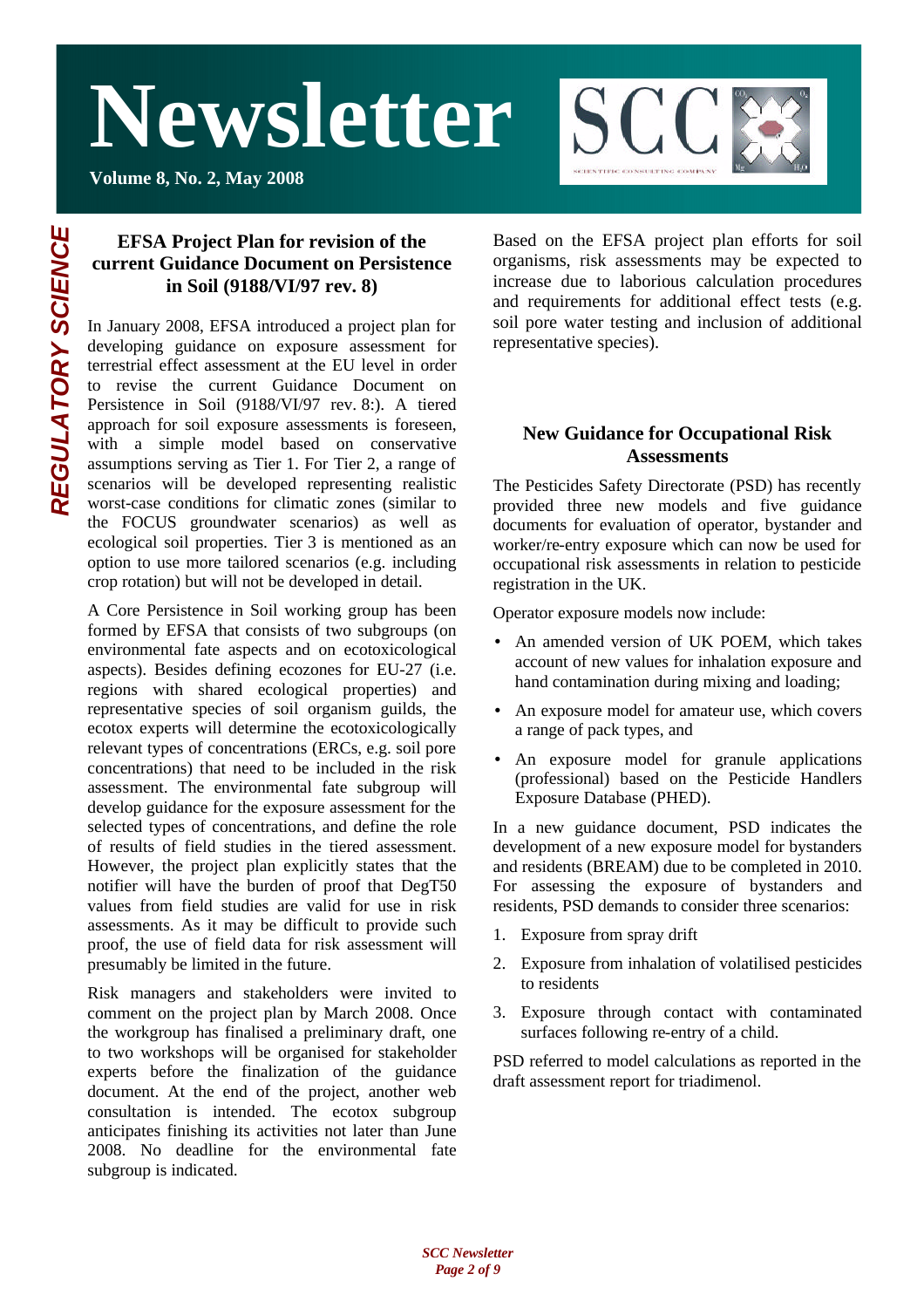**Volume 8, No. 2, May 2008**



In a new guidance document on the exposure issues for re-entry worker scenarios, PSD adopted the precautionary approach of using the highest of the dermal absorption values for re-entry exposure assessments. Predominantly this is the dermal absorption value for the spray dilution.

Generic models to predict re-entry worker exposure were adopted from the EUROPOEM II re-entry working group. The use of an initial dislodgeable foliar residue value of  $3 \mu$ g a.s./cm<sup>2</sup> per kg a.s./ha was considered appropriate. Furthermore, PSD agreed to use the EUROPOEM II transfer coefficients for potential dermal exposure and made allowance for extrapolation to comparable re-entry scenarios. Consideration of PPE for workers is only appropriate if it is worn habitually.

In conclusion, PSD enhanced the database for operator exposure scenarios and provided a basis for the assessment of bystander and re-entry worker exposure to pesticides. Please refer to the PSD website for further information on the changes (http://www.pesticides.gov.uk/approvals.asp?id=24 26).

#### **Update on MRL issues in light of Regulation 396/2005**

As already outlined in SCC Newsletter Vol.7, No. 4 (September 2007), the voting on the temporary MRL proposals took place in October 2007 in the SCFCAH meeting. On 29 January 2008, Regulation (EC) 149/2008 establishing Annexes II, III and IV of Regulation (EC) 396/2005 was published. The regulation will enter into force on 1 September 2008.

Updates to Annexes II, III (part A and B) and IV to Regulation (EC) 149/2008 were published on the European Commission's (EC) website (http://ec.europa.eu/food/plant/protection/pesticides/ index\_en.print.htm). These MRLs will become applicable **from** 1 September 2008.

Regulation 299/2008 dated 11 March 2008 was also published, providing a new role for the European Parliament (EP) in scrutinising proposals for new or modified MRLs under Regulation 396/2005. A period of two months will be allowed for the EP to consider such proposals.

Annex VII of Regulation 396/2005 was established by Regulation 260/2008, which was published on 18 March 2008, entering into force on 8 April 2008.

Taking into account Articles 12(1) and 12(2) of 396/2005, it is EFSA's task to evaluate the MRLs as set in Regulation 396/2005. To do so, a database will be compiled comprising all data related to residues and MRLs. As EFSA has to submit its assessment within 12 months after entry into force of the Regulation on 1 September 2008, it is possible that the support of the notifier will be needed to hold the timeline. Notifiers should be prepared to provide the necessary data to the authorities.

With respect especially to the German authorities, it has to be noted that they are meanwhile implementing the MRL Regulation 396/2005, i.e. if an EU-MRL should be modified, the notifier should apply immediately for such measures. For this procedure a specific application form has to be used. This form can be found on the Internet at "www.bvl.bund.de - Pflanzenschutzmittel - Für Antragsteller - Höchstmengenverfahren" (*plant protection products – for applicants – MRL process*). The documents should be filed in duplicate. Submission of a CADDY dossier would be preferred. The same procedures as for MRLs have to be followed for import tolerances. For a currently running registration process, an MRL application needs not to be filed. However, for all new submissions, the MRL application has to be considered. This is relevant for all Member States. Therefore, it should be emphasized that an MRL has to be set before a registration will be granted.

For further details, please contact Dr. Monika Hofer at monika.hofer@scc-gmbh.de.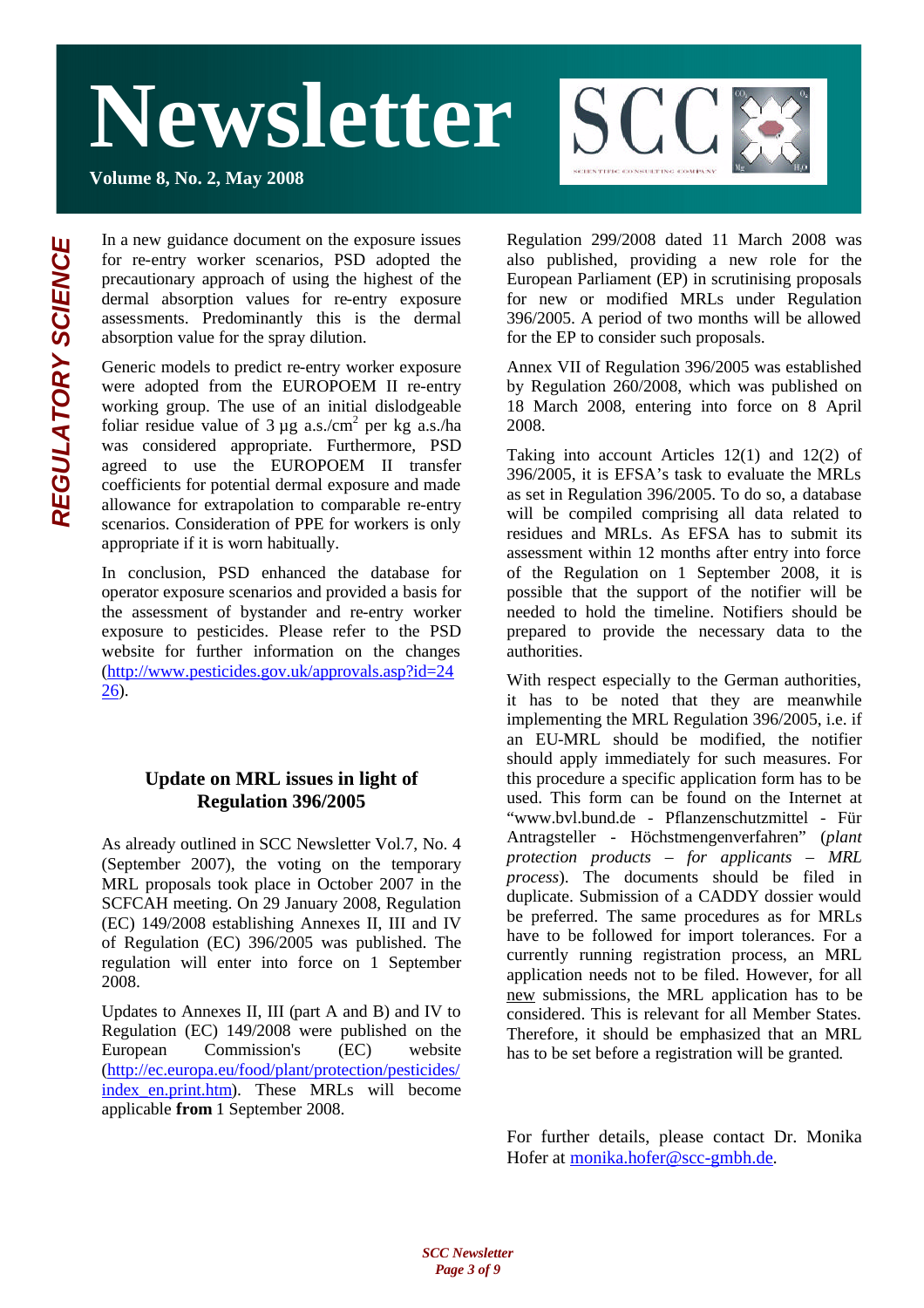**Volume 8, No. 2, May 2008**



### **Modified proposal for revision of**

**Directive 91/414/EEC**

On 11 March 2008, the European Commission (COM) modified its initial legislative document for the replacement of the current Directive 91/414/EEC (modified proposal). The modified proposal takes into consideration the opinion of the European Parliament (EP) on the initial COM proposal which was adopted in first reading ("Breyer Report").

With regard to the points discussed below, the amendments did not change any major pillars in the COM's original position. Contradictory parliamentary suggestions which aimed at changing the system were mostly rejected. Amendments incorporated generally clarified the text from the technical or editorial viewpoint, for example clarifications of definitions.

For category 1 and 2 substances in the hazard-based approval system for actives, the COM accepted the modification that "a substance cannot be approved unless exposure is negligible." Further on, the EP proposed including additional approval criteria. The COM refused to accept the modifications but incorporated the clarification "…that neurotoxic and immunotoxic substances should be approved as candidates for substitution…" allowing substitution of the corresponding products with a safer alternative, if available.

The COM kept the compulsory mutual recognition system in three zones. Any contrary proposal to this key element was rejected. As the text stands, Member State authorities currently only have the right to "impose stricter national measures for worker protection."

As in the initial proposal, the COM refused to introduce national provisional approval for plant protection products on Member State level because it is incompatible with the zonal authorisation system.

As one of the few new rules, a provision on parallel import was inserted (Article 49a), which defines that the parallel import and the reference product must come from a common origin (Art 49 a (3)).

The next step in the revision process is slated for 19 May 2008, during the next meeting of the Agricultural Ministers on Council level: there, political agreement is expected followed by the common position, which is anticipated in July 2008. If the Council and the European Parliament cannot agree on a compromise during the first reading to be completed with the common position expected in July 2008, the second reading process in the European Parliament is expected to start in September 2008. As pointed out by EU officials, it is the objective of the Council's Slovenian presidency to complete the new pesticide legislation by the end of this year, including the proposed Framework Directive on the Thematic Strategy on the Sustainable Use of Pesticides. The new law will be applied eighteen months after entry into force of the new Regulation replacing Directive 91/414/EEC.

#### **New ECJ ruling on parallel import of plant protection products: proof of "common origin" required in the future?**

Parallel imported plant protection products (PPP) must be identical to a PPP already authorized in the importing Member State (reference product). A Guidance Document from the European Commission (COM) defines which products are identical. The paper takes into account several ECJ (European Court of Justice) cases: for example, C-112/02 "Kohlpharma" clarified that authorizations for parallel imports cannot be refused based exclusively on the fact that the two products don't come from a common origin.

On 21 February 2008, the ECJ published case C-201/06, COM against France. France required a "common origin" proof for a PPP to be parallelimported and the reference product already authorized in France. From the COM's point of view, France acted against current law (case "Kohlpharma") with this requirement. However, the ECJ ruled in this case that France did not violate its obligations.

For the PPP industry, this means it is acceptable to the ECJ for Member States to request "common origin" for the authorization of a parallel-imported PPP, although the "Kohlpharma" case had a different conclusion. The future (see Art. 49a of the new Regulation replacing Directive 91/414/EEC) will show if proof of common origin will be a pre-condition for further parallel imports of PPP into EU territory, resulting in a possible revision of the existing parallel import rules.

For further details, please contact Dr. Albrecht Heidemann at albrecht.heidemann@scc-gmbh.de.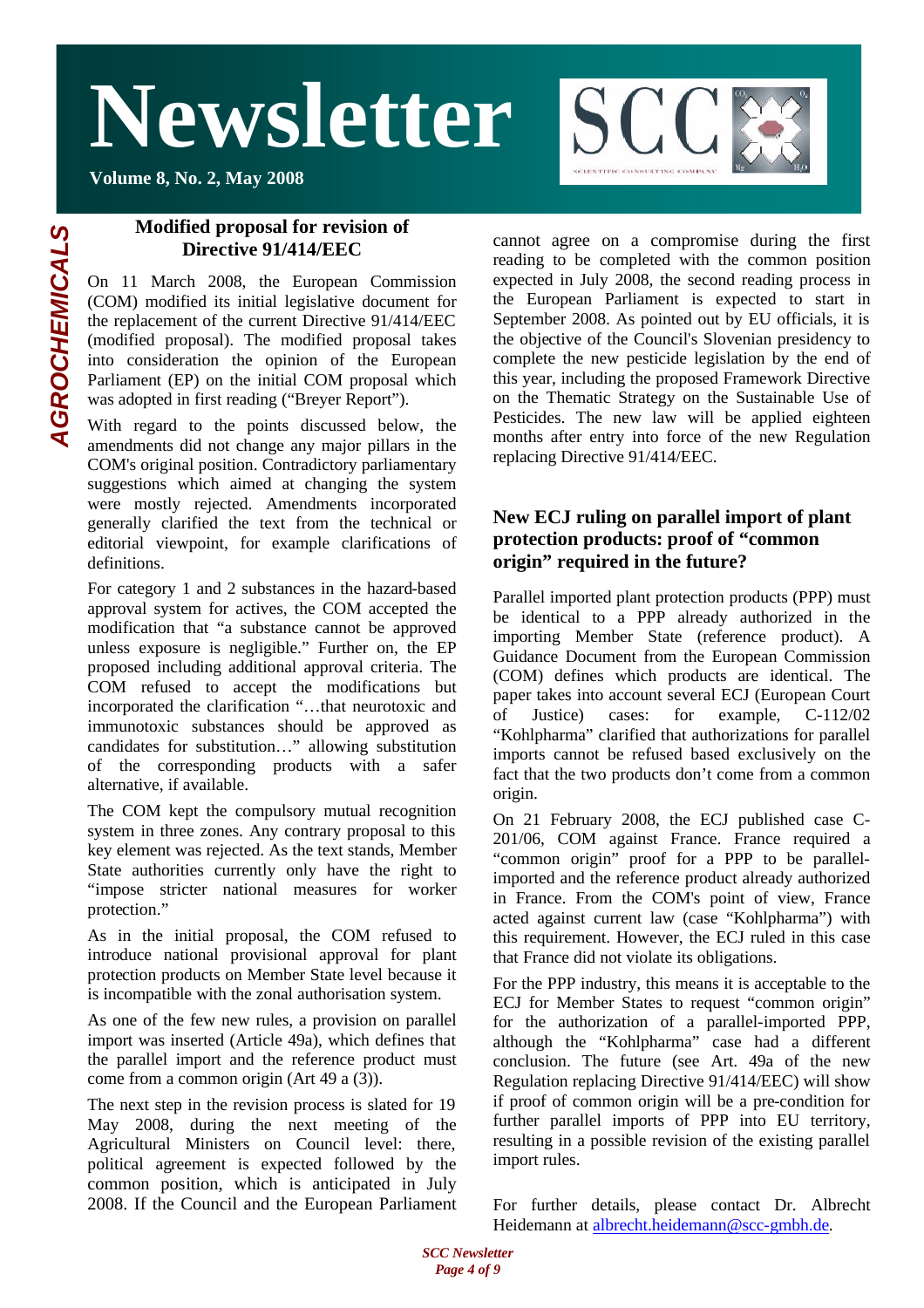**Volume 8, No. 2, May 2008**



#### **Bonn Workshop on the Revision of the Biocidal Products Directive**

Dr. Hans-Josef Leusch, Dr. Michael Werner and Dr. Holger Zitt attended the two-day workshop on the Revision of the Biocidal Products Directive (BPD), held on 7-8 April 2008 in Bonn. This event was organised by the German Federal Ministry for the Environment, Nature Conservation and Nuclear Safety in order to provide a forum for discussing key elements of the planned revision of the biocides directive. Amongst the stakeholders invited to the workshop were representatives of the Member States Competent Authorities, the Commission, industry, consultants and NGOs. SCC was partially involved in organising the workshop. The workshop was divided into four sessions.

In the first session, Pierre Choraine (Commission, Directorate General Environment) gave an update of the Commission's ongoing work regarding the revision of the biocides directive. At the end of 2008, the Commission will present a proposal for a revised biocides legislation, which is likely to come into effect by the end of 2011 / beginning of 2012. As currently discussed in the sector of plant protection, it is most likely that the Commission will propose repealing the Biocidal Products Directive by means of a new regulation. Furthermore, the review program on existing biocidal active substances will be extended for a period of at least two years.

Stefan Gartiser (Hydrotox) then summarised the results of the BPD impact study and presented an overview on the tasks and objectives on the impacts of the revision of the BPD.

In the second session an introduction to the five key issues discussed in different working groups by means of short presentations was presented; Working Group 1 "Do we need to streamline the scope of the BPD?", introduction by Matti Sander (BAuA); Working Group 2 "Adequate use and protection of data", introduction by Jürgen Gutknecht (Bactria/VCI); Working Group 3 "Product authorisation", introduction by Frank van Herwijnen (VROM, the Netherlands); Working Group 4 "Appropriate data requirements", introduction by Holger Zitt (SCC); Working Group 5 "Do we need a higher level of protection?", introduction by Esther Pozo (Milieu).

In the third session, the five key issues listed above were discussed in parallel working groups. The working groups were chaired exclusively by representatives of national authorities. As a guideline for the discussion, the Ministry of the Environment had distributed background papers one week prior to the conference.

Details on the outcome of the discussion in the working groups are available upon request.

The next conference on the agenda of the revision of the Biocidal Products Directive is a stakeholder workshop, organised by the Commission, to be held on 23 May 2008 in Brussels.

#### **New service available on the SCC internet site**

A list reflecting the regulatory status of existing biocidal active substances is now available on SCC's internet site and is being continuously updated. Just click on the link "Status of Annex I, 98/8/EC" on the SCC homepage. A biocidal active substance can pass through three different states: the status "in" indicates that a substance-product type combination is included in Annex I or IA of Directive 98/8/EC. If a substance-product type combination is "out", it indicates the existence of a legally binding decision not to include that combination in Annex I or IA of Directive 98/8/EC. Finally, "pending" means that a substance-product type combination is either currently being evaluated (Part A-C) or has not yet been evaluated (substances in Part D for which dossiers have to be submitted by 31 October 2008 at the latest). By using the filters, the list can be searched either for the name of the active substance, the different parts of the review program, or selected product types. Links to the relevant legal documents are also available in the list and can be retrieved by a simple click. To view the list and search for substances, go to www.scc-gmbh.de and follow the link "Status of Annex I, 98/8/EC".

For more information, please contact Dr. Holger Zitt at holger.zitt@scc-gmbh.de or Dr. Hans-Josef Leusch at hans-josef.leusch@scc-gmbh.de.

.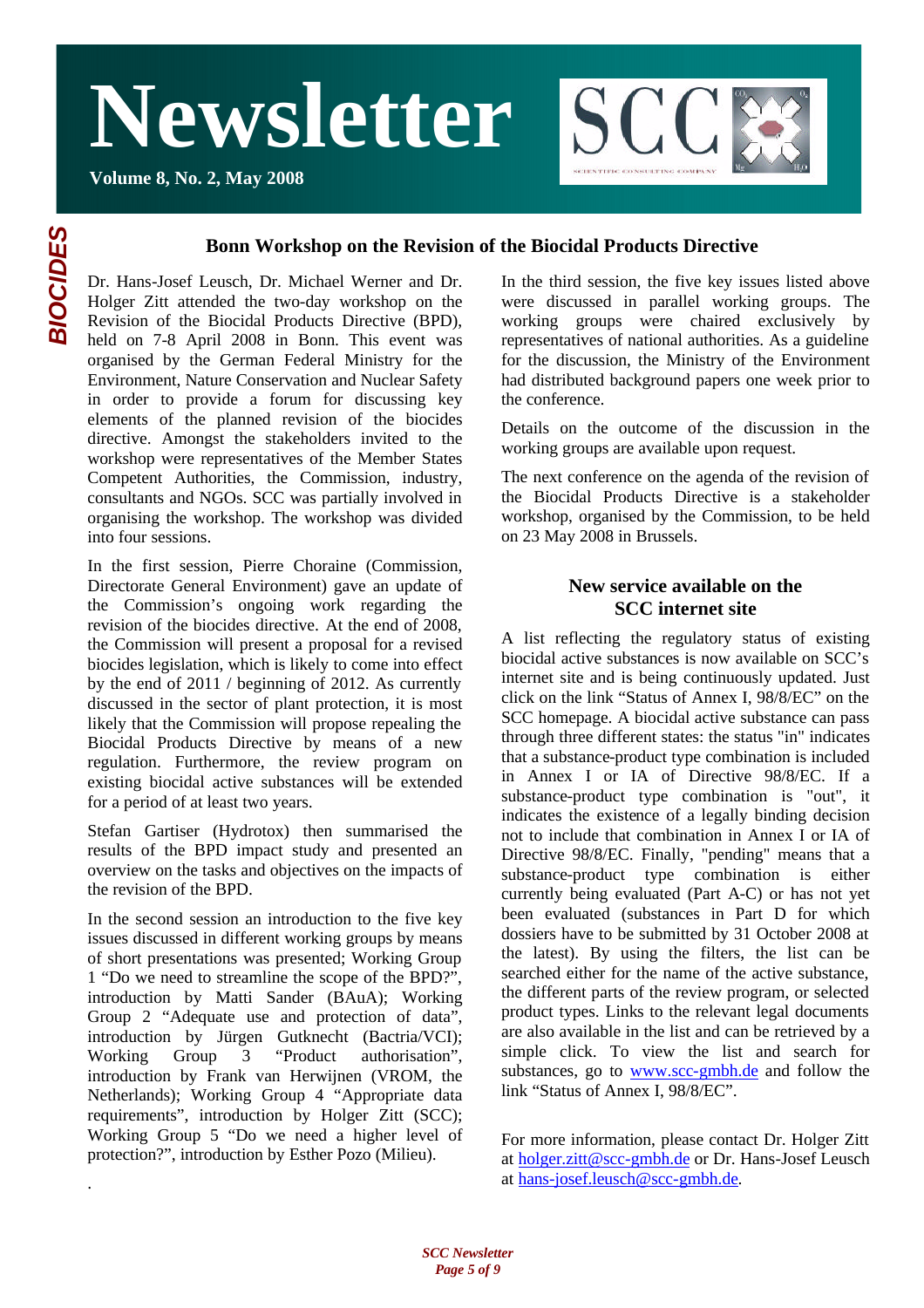**Volume 8, No. 2, May 2008**

# **SCC**

#### **REACH HOT TOPICS**

**Pre-Registration:** the pre-registration phase starts 1 June 2008. Potential benefits of pre-registration include making use of extended registration periods and information on other potential registrants. Only through pre-registration is the preparation and submission of registration dossiers without interruption of manufacturing or importing legally possible.

Pre-registration is possible for all EINECS substances, no-longer polymers (NLP) and substances manufactured but not placed on the market (15 year period), as such, in preparations or in articles (with intended release) in volumes of 1 ton per annum or more. Depending on the volume range and risk profile (critical are CMR and N classification and labelling), registration deadlines can be extended to 2010, 2013 or even 2018. Pre-registration is free and provides valuable time for preparing registration dossiers.

However, only legal entities established in the EU can pre-register. For each substance and each legal entity, a separate pre-registration needs to be filed. Note that registration following pre-registration is not mandatory and bear in mind that only through Third Party pre-registration and registration is your identity kept confidential!

The pre-registration period starts on 1 June 2008 and lasts until 1 December 2008. Please do not hesitate to contact SCC for your REACH pre-registration, registration and Third Party needs.

**Only Representative:** the Only Representative is a great option for non-EU manufacturers to continue to market chemical products in the EU, while keeping full control over the REACH process. Preregistrations and registrations can be filed without passing confidential business or product information to customers and/or competitors. Exports to the EU via formulators and distributors in non-EU countries are possible for transparent volume transfers.

From 1 June 2008 only chemical substances registered under REACH can be marketed in the EU in volumes of one ton or more. However, non-EU manufacturers are not legally authorized to register. For non-EU manufacturers, registration is only possible through a subsidiary established in the EU, the importer, or alternatively, an Only Representative. The first two options possibly require confidential business or

product information to be made public. In contrast, the Only Representative allows for full control of the registration process and complete confidentiality through Third Party status.

Please do not hesitate to contact SCC for Only Representative services and keep full control over your REACH registration process.

**New Substance Registrations under REACH:** without REACH registration, no chemical substance as such, in preparations or in articles (with intended release) in volumes of one ton per annum or more may be manufactured, imported or marketed in the EU. Once accepted by the European Chemicals Agency, a registration is valid throughout the entire EU, and registered substances can be marketed in all Member States. However, registrations are valid only for a specific substance and are assigned to only one registrant.

Substances registered with ELINCS are automatically assigned a REACH registration number. This includes new substance notifications for substances in volumes of less than one ton per year. The status of the notifier of the new chemical substance automatically changes into that of a REACH registrant. Only when reaching the next tonnage threshold is further action required.

Please do not hesitate to contact SCC for your REACH registration needs.

**Registration Fees:** on 16 April 2008 EU Directive 340/2008 was finalised. The Directive lays down fees for the registration of chemical substances under REACH. Note that pre-registration for REACH is free. Further, to alleviate the burden on small and medium sized companies, fees are reduced according to company size and business volume.

However, costs for claiming confidentiality for business information or study data are considerable! The Agency levies a fee per item for which a request is made. This includes requests concerning study summaries or robust study summaries, in which case a fee is levied for each study summary or robust study summary for which the request is made.

For more information, please contact Dr. Werner Köhl at werner.koehl@scc-gmbh.de.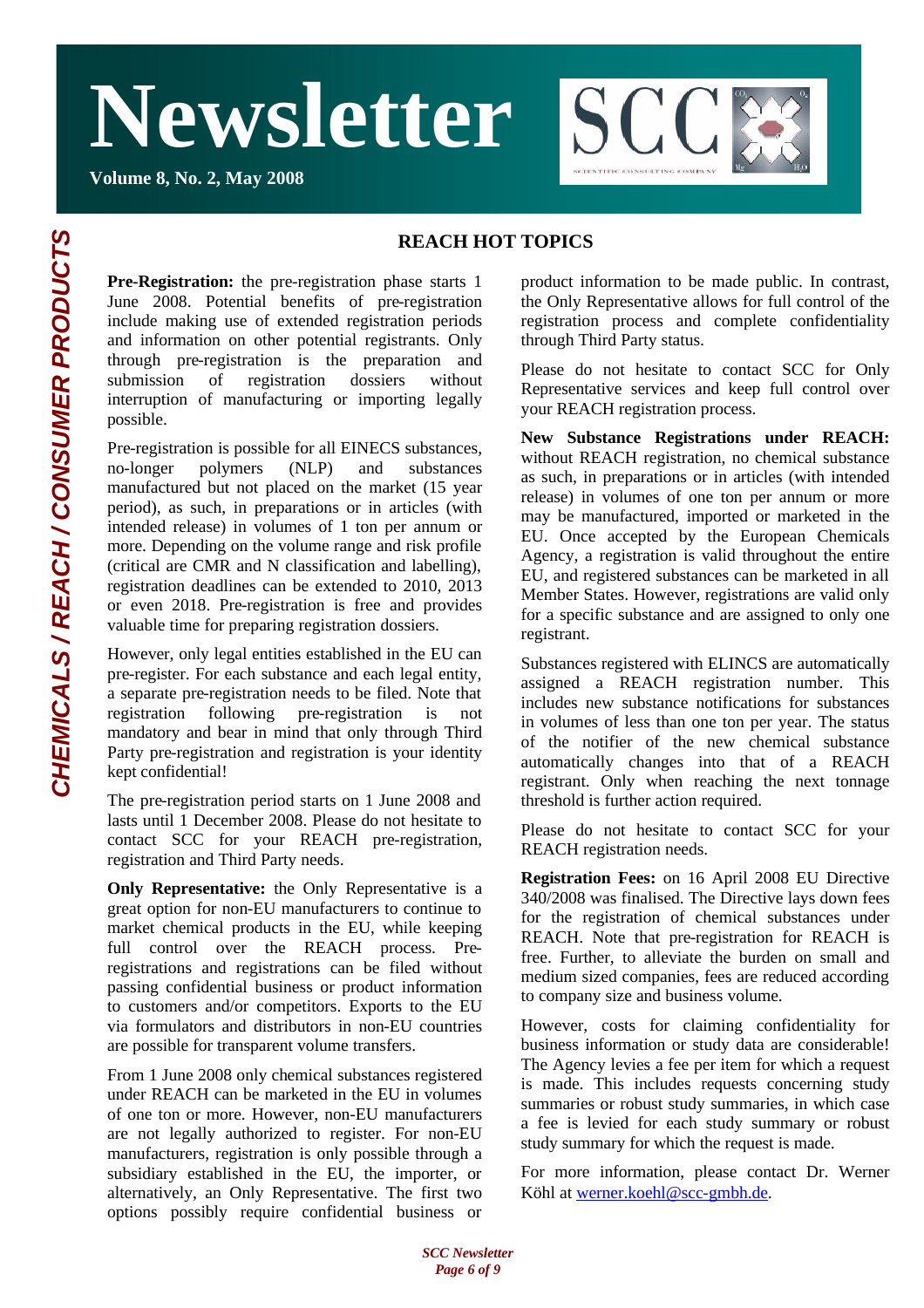**Volume 8, No. 2, May 2008**



#### **SCC offers new service tools for clients**

On our website (www.scc-gmbh.de) we will soon offer our clients and interested public the chance to download free-of-charge software for programs with high importance to our regulatory world.

In order to register plant protection products, many national authorities require CADDY dossiers. Specific software is necessary to make data generated in this format readable. Our inhouse specialists are developing a new CADDY retrieval software which will simplify your life. SCC's "CADDY Viewer" will enable users to display CADDY dossiers in a modern and userfriendly way. We will inform you as soon as the free-of-charge "CADDY Viewer" download is available.

In addition to this service, our website will offer free-of-charge access to a demo version of SCC's universal regulatory database "Electronic Document and Dossier Management System" (EDDMS). The demo version provides an overview of how EDDMS supports our clients in managing the necessary documents needed to register chemicals all over the world. It can be used for all regulatory submissions: for chemicals, plant protection products, biocides, pharmaceuticals, consumer products, feed and food additives or any other type of product. Our costumers who are already using EDDMS will soon be offered the possibility to obtain updates via SCC's website directly.

For further details, please contact Dr. Friedbert Pistel at (friedbert.pistel@scc.gmbh.de).

#### **Inclusion of Veterinary Medicine**

After the introduction of the new Regulatory Department Feed & Food Additives at SCC, we have now also included Veterinary Medicine into this regulatory area. The requirements for the registration of veterinary medicines is of course quite different, but SCC has already done specific work in this area in the past (mainly environmental risk assessments). A great advantage is that SCC (with Ruud Huibers) now has many contacts into the veterinarian world, both in the industry as well as in the governmental area. In addition, SCC regularly attends training workshops all over the world to further develop our knowledge. *FEED & FOOD ADDITIVES, VETERINARY MEDICINE*

The presentation and content of a dossier for veterinary medicine is well described in a 190 page document published in 2004 by the European Commission. In 2007, some additional documents were published, giving a full perspective of the information requirements for a dossier. The content of a Veterinary Medicine dossier basically includes administrative, technical, quality, safety and residue, and efficacy documentation. These aspects are within the realm of SCC's almost 20 years of experience. Independent expert reports are a vital aspect of the dossier and exactly this is one of SCC's core competencies.

#### **Status Feed Additives**

Within the area of Feed Additives, SCC is fully involved in the major process of re-authorization of all substances before the deadline of November 2010 (dossier for a few thousand substances have to be made). The final guidelines from the European Commission are expected to be published in May/June of 2008. SCC has a template with the specific needs of the dossier, based on the category of feed additive we are dealing with and some other basic questions that will decide the final content of a certain dossier (a full dossier is rarely needed, many exemptions of information are possible).

If you have any questions relating to these subjects, please contact Ruud Huibers at ruud.huibers@scc-gmbh.de.

DATA MANAGEMENT

EED & FOOD ADDITIVES. VETERINARY MEDICINE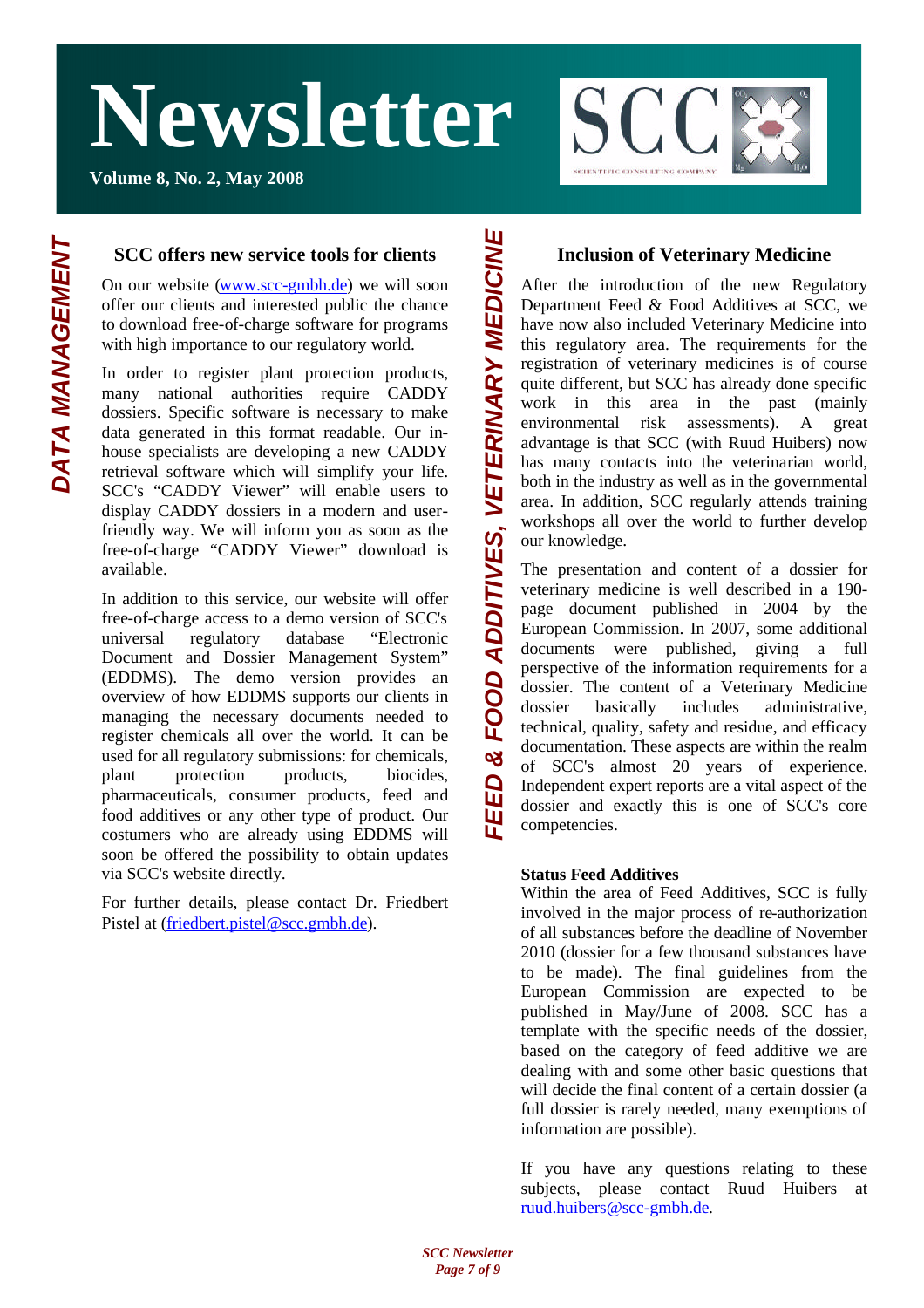**Volume 8, No. 2, May 2008**



**HUMAN & VETERINARY PHARMACEUTICALS** *HUMAN & VETERINARY PHARMACEUTICALS*

#### **Environmental Risk Assessments for Veterinary Medicinal Products**

The registration of veterinary medicinal products in the European Union is regulated through Directive 2001/82/EC and Regulation 726/2004 of the European Parliament and of the Council. Environmental risk assessments for veterinary medicinal products play an important role with regard to the protection of the eco system. Therefore the EU has compiled the new "Guideline on Environmental Impact Assessment for Veterinary Medicinal Products" in support of the VICH Guidelines GL 6 and GL 38. With the entry into force of the new guideline, applicants are required to carry out specific environmental risk assessments in order to be able to register veterinary medicinal products for use in the EU.

SCC can generate or compile the environmental risk assessment for your product, helping you to obtain successful registration of your product in due time.

In accordance with VICH GL 6 and GL 38, we can offer our services in the following fields:

- Planning, placing and monitoring of all necessary studies
- Environmental risk assessments Phase I + Phase II

SCC's philosophy is to replace expensive studies with less expensive expert work whenever scientifically justified! In addition, SCC is independent: it intentionally does not have laboratories of its own and is therefore free to cooperate with any laboratory which best suits the needs of our clients in case studies are required. We can provide cost estimates for environmental risk assessments.

For further questions on environmental risk assessment and study programs for veterinary medicinal products please contact Dr. Achim Schmitz at achim.schmitz@scc-gmbh.de.

Recently SCC included Veterinary Medicine as a new regulatory department and contracted our specialist Ruud Huibers, who has many contacts in the veterinarian world, both in the industry as well as in the governmental area. For further information please contact Ruud Huibers (ruud.huibers@sccgmbh.de) or check the section Feed & Food Additives, Veterinary Medicine in this newsletter.

#### **Two new chemicals are recommended to be added to the PIC process**

The Rotterdam Convention on the Prior Informed Consent (PIC) (www.pic.int) is a multilateral agreement which controls and monitors the trade with certain hazardous chemicals on an international basis. It is run under the umbrella of the United Nations Environmental Program (UNEP).

The prior informed consent system was set up in order to "empower countries to take informed decisions on the import of hazardous chemicals in order to minimize the risks posed to human health and the environment." Currently there are 28 pesticides and 11 industrial substances listed in the PIC procedure.

On 13 March 2008, an international expert group within the Rotterdam Convention proposed to include two additional pesticides to the PIC procedure: aldicarb (insecticide) and alachlor (herbicide). Both substances are used in important crops on a worldwide basis.

Via an administrative process, substances can be added to the PIC procedure through the official bodies of the convention. If two countries from two different world regions ban or severely restrict the same substance, they independently inform the convention's secretariat. In correlation with the secretariat, an international group of experts verifies these notifications and proposes a draft decision to the Conference of the Parties (COP), where all members are represented. Through voting, COP delegates decide if a chemical will be added to the convention or not.

If after the COP vote the substances are included to the PIC procedure, the importing countries must decide if they want the substances to be imported into the county or not. The national authorities must take this decision before the import can go ahead.

For further details, please contact Dr. Friedbert Pistel at friedbert.pistel@scc-gmbh.de.

*GLOBAL AFFAIRS*

LOBAL AFFAIRS